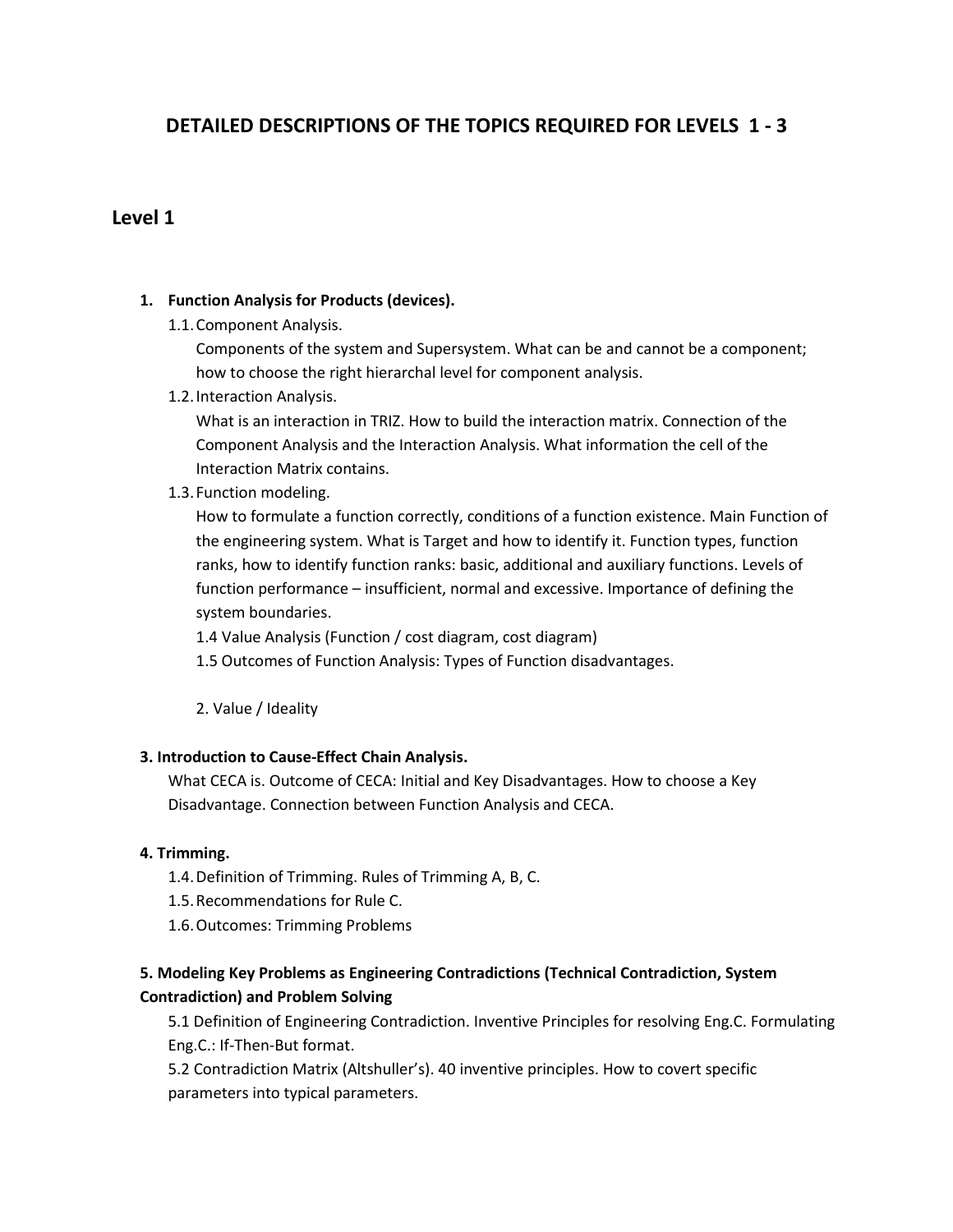Outcomes: Original Contradictions and alternative Contradictions and a Model of Solution

## **6. Modeling Key Problems as Physical Contradictions and Problem Solving.**

6.1 Definition of PhC.

6.2. Algorithm for resolving Physical Contradictions: separation, satisfaction and bypass. Separation in time, space, relations, system level.

6.3. Connection between Technical and Physical contradictions - If-Then-But table - converting Technical contradictions into Physical Contradictions.

6.4 Outcomes: Model of solution

## **7. Resources and Resource Analysis.**

- 7.1 Notion of resource. Types of resources.
- 7.2 Resource Analysis.

7.3 Outcome: Using resources for a) Component model; b) Trimming c) Resolving Contradictions

### **8. Scientific Effect Database**

8.1 Algorithm for use of Scientific Effect Database

## **9. Brief History of creation and evolution of TRIZ.**

Reference: 40 Principles paper

## **10. System Operator (9-Screens)**

10.1 Sub-system, System, Super-system

# **Level 2.**

## **1. Function Analysis for Technological Processes.**

1.1 Component Analysis. Difference between the Component Analysis of Devices and Processes. Notion of an Operation. Importance of identifying the process boundaries.

1.2.

Function modeling. Function ranking system for Technological Processes: definitions of

- productive functions

- providing functions

- corrective functions.

1.3 Notion of a defect.

1.4 Types of providing functions:

- transportation functions

- measurement functions

- supportive functions.

1.5 Function-Cost/or another goal parameter Diagram for Processes and Products.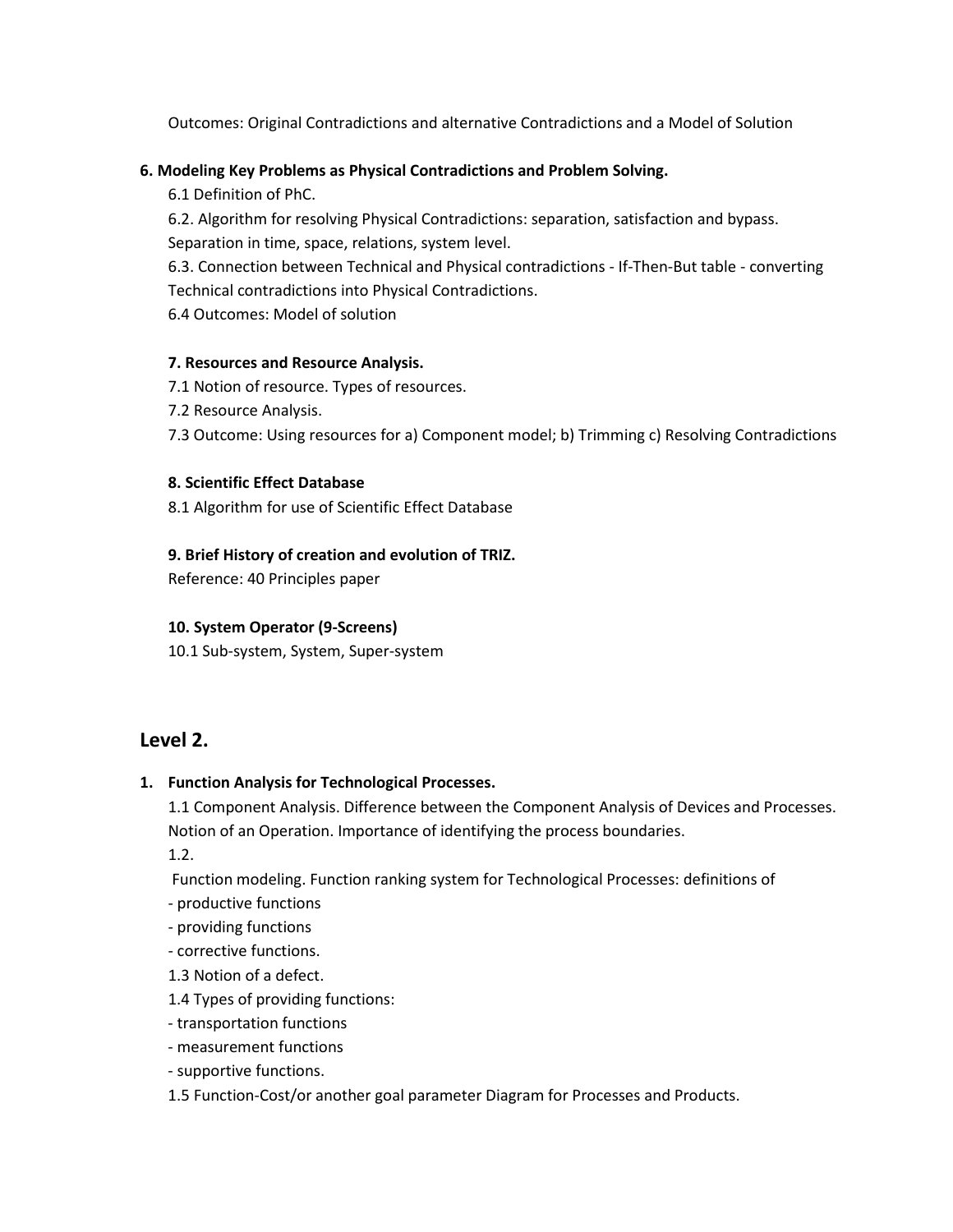## 2. **Trimming for Technological Processes**.

- 2.1. Rules of Trimming for:
- Productive functions
- Providing functions (all types)
- Corrective Functions.

### **3. Nuances of Cause-Effect Analysis**

- 3.1. Operators AND and OR
- 3.2. Vicious circles
- 3.3. Using parameters / formula in CECA

### 4. **Substance-Field Modeling and System of Standard Solutions**

4.1 The major idea, types of subfields: incomplete, harmful, complex, chain, double, measurement.

4.2 System of Standard Inventive Solutions. Classes of Standard Solutions – for what type of S-F models each class is designed.

4.3 The most powerful and most used standard solutions from each class (students should know at least 2-3 from each class).

### 5. **Feature Transfer**

- 5.1. Algorithm. Competing and Alternative Systems.
- 5.2. Types of feature transfer:
- transfer with a physical component,
- mixtures,
- pure feature transfer.
- 5.3. Multiple loop Feature Transfer
- 6. **Introduction to ARIZ-85C**. The history of ARIZ, its major goals, its strong sides (going through all the possible problem models that TRIZ offers, using the resources, formulation new PhCs about the resources).

6.1. The concept of Mini-problem and Ideal Final Result. The difference between Ideal System (Ideal machine) and IFR.

6.2. ARIZ structure and major parts.

### 7**. Introduction to S-Curve Analysis.**

7.1. Notion of S-Curve evolution and its origin (Reference Book: TESE Robert).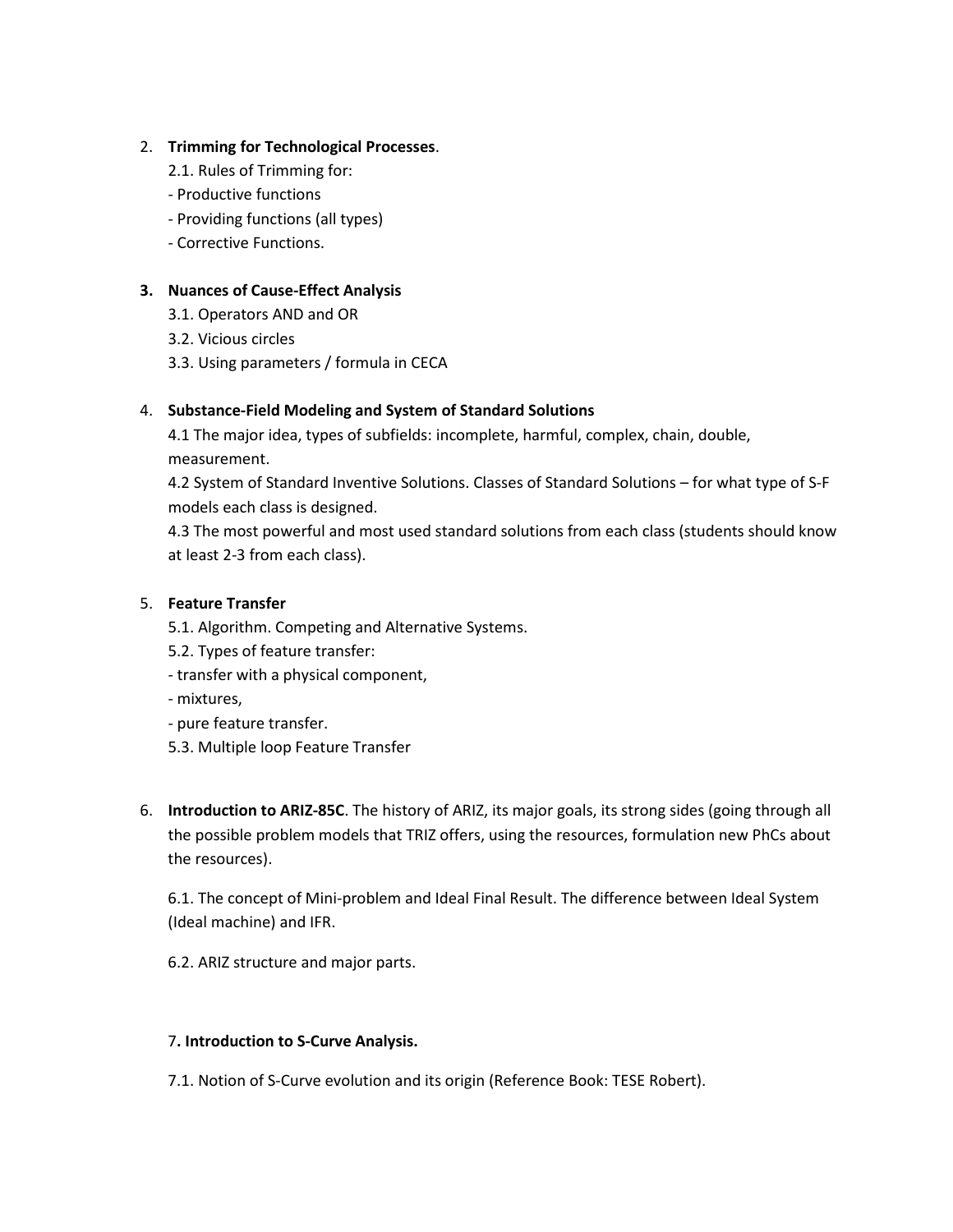7.2. Development of the Engineering System through the S-Curve stages.

7.3. Major indicators of the four stages of the S-Curve. Major recommendations for the four stages of the S-Curve (the detailed indicators and recommendations as well as Transitional Stage and "Reincarnation" of engineering systems are in the topic "Trends of Evolution" or Level 3).

# **Level 3.**

1. **Trends of Engineering System Evolution**: trends, mechanisms of every trend, and algorithms to some mechanisms (Reference: TESE Robert):

## 1.1. **Trend of Increasing Ideality (Value)**

- different modes of value (ideality) increase for different stages of the S-Curve
- Ideal System as the goal of the Trend

## 1.2. **Trend of Completeness Increase.**

- notions of the operating engine, the source of energy, the transmission and the control block and the sequence the engineering system acquires them

### 1.3. **Trend of Transition to the Supersystem and Microlevel and its mechanisms**

- mechanism for merging systems that perform the same main function and its algorithm "Feature Transfer".

- mechanism for systems the perform different main functions (including allied systems)
- mechanism for the depth of integration
- mono-bi-poly

### 1.4. **Trend of Trimming Increase and its mechanisms**

- mechanism of trimming function blocks (transmission, source of energy, control block)
- mechanism of trimming operation for Technological Processes
- mechanism for trimming components of low value

### **1.5. Trend of Increasing Coordination and its mechanisms.**

- Shape coordination and the checklist for that
- Action coordination and the mechanism for that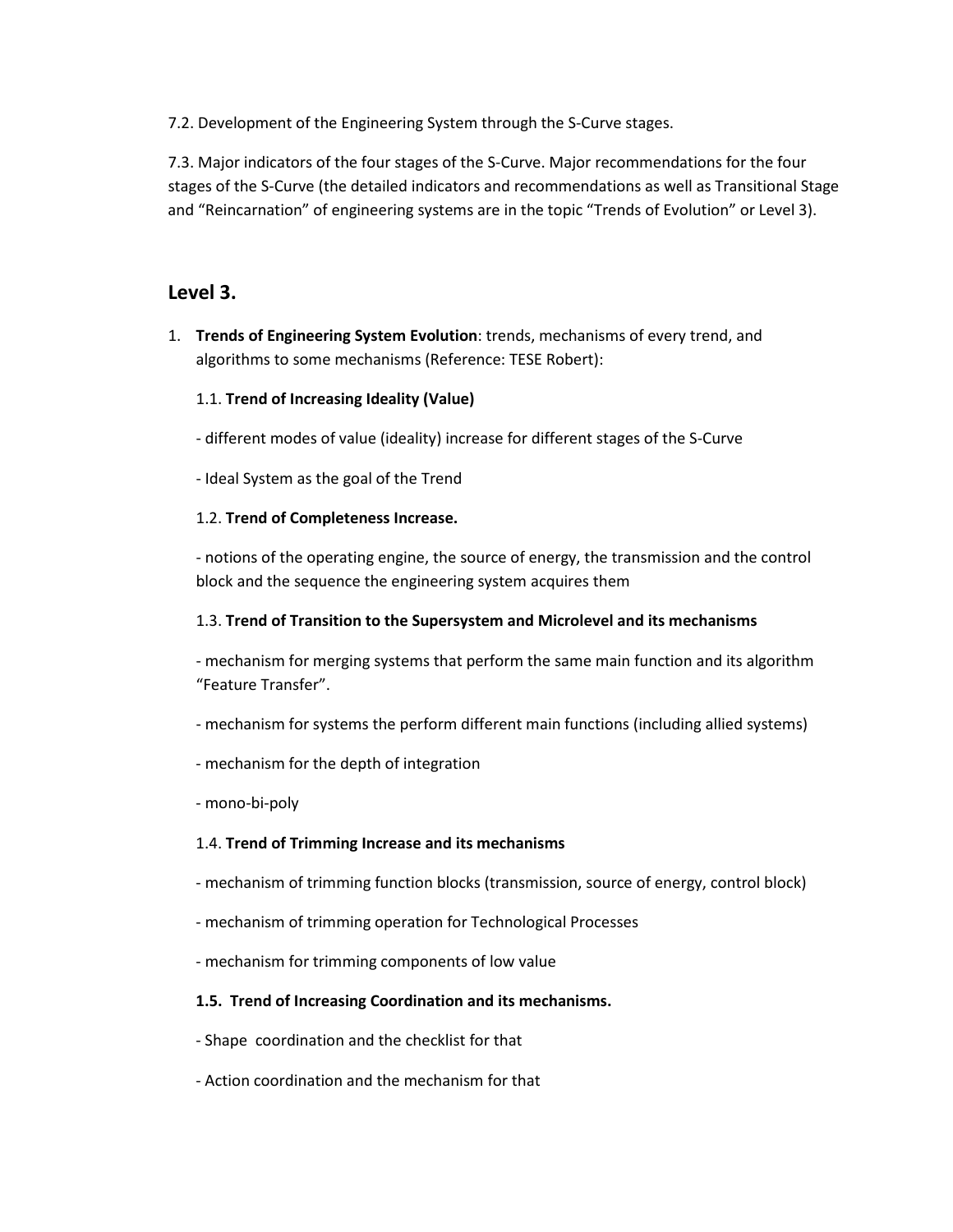- Rhythm coordination
- Material coordination and the checklist for that

### **1.6. Trend of Increasing Controllability and its mechanisms:**

- mechanism of Level of Controllability increase
- mechanism of Number of controllable states increase
- mechanism of Stability decrease

#### 1.7. **Trend of Flow Enhancement (energy, substance and information) and its mechanisms:**

- Useful flow conductivity increase and its checklist
- Useful flow utilization increase and its checklist
- Harmful flow conductivity decrease and its checklist
- Harmful flow impact decrease and its checklist

### **1.8. Trend of Dynamization Increase and its mechanisms**

- mechanism of segmentation
- mechanisms of dynamizations for substances and fields
- dynamization of functions

#### **1.9. Trend of Decrease of Human Involvement**

#### **1.10. Trend on Non-Uniform Development**

#### **1.11. S-Curve Trend of Evolution – advanced level.**

- Transitional Stage of the S-curve.

- Detailed indicators and recommendations for each stage of the S-curve.

- possibility of re-incarnation of the Engineering System. Scenarios for returning from Stage 4 to earlier stages of the s-curve.

- Pragmatic S-Curve Analysis. What type of innovation does your product need now?

### **2. ARIZ – proficiency level.**

2.1. All ARIZ parts, steps, their details and nuances, ability to do ARIZ on your project.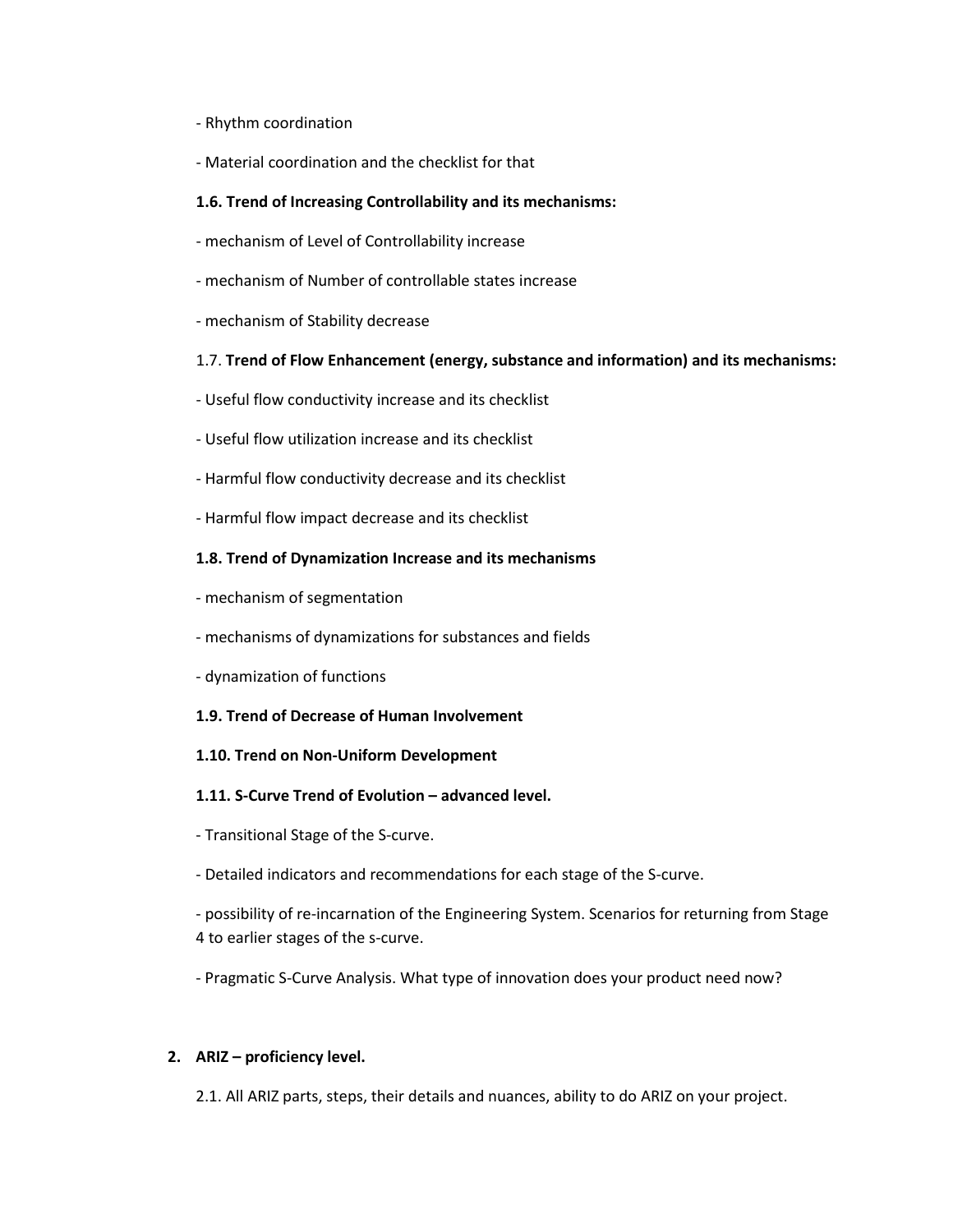3. **Super-Effect Analysis** (also can be explained in part 8 of ARIZ).

#### 4. **Flow Analysis.**

- 4.1. Notion of Flow Analysis. Types of Flows: substance, energy, information.
- 4.2. Categories of flows: useful, harmful, neutral, wasted.
- 4.3. Types of Flow Disadvantages:
- grey zones,
- stagnant zones,
- low flow density,
- bottlenecks,
- long channel,
- and others.
- 4.4. Recommendations for increasing useful flow conductivity
- 4.5. Recommendations for increasing useful flow utilization
- 4.6. Recommendations for decreasing harmful flow conductivity
- 4.7. Recommendations for decreasing harmful flow impact.
- 4.8. Connection of Flow Analysis and CECA.
- **5. Clone Problems. Definition and the Algorithm for Clone Problem Application (Ref. VDI Standard).**
- **6. Failure Anticipation Analysis (AFD, Subversive Analysis) (Ref. Svetlana)**
- 7. **TRIZ-based Forecasting (Ref. Boris; others, VDI)**.
- 7.1. Specifics of using TRIZ tools (FA, CECA, Trimming, FT, etc.) in TRIZ Forecast projects